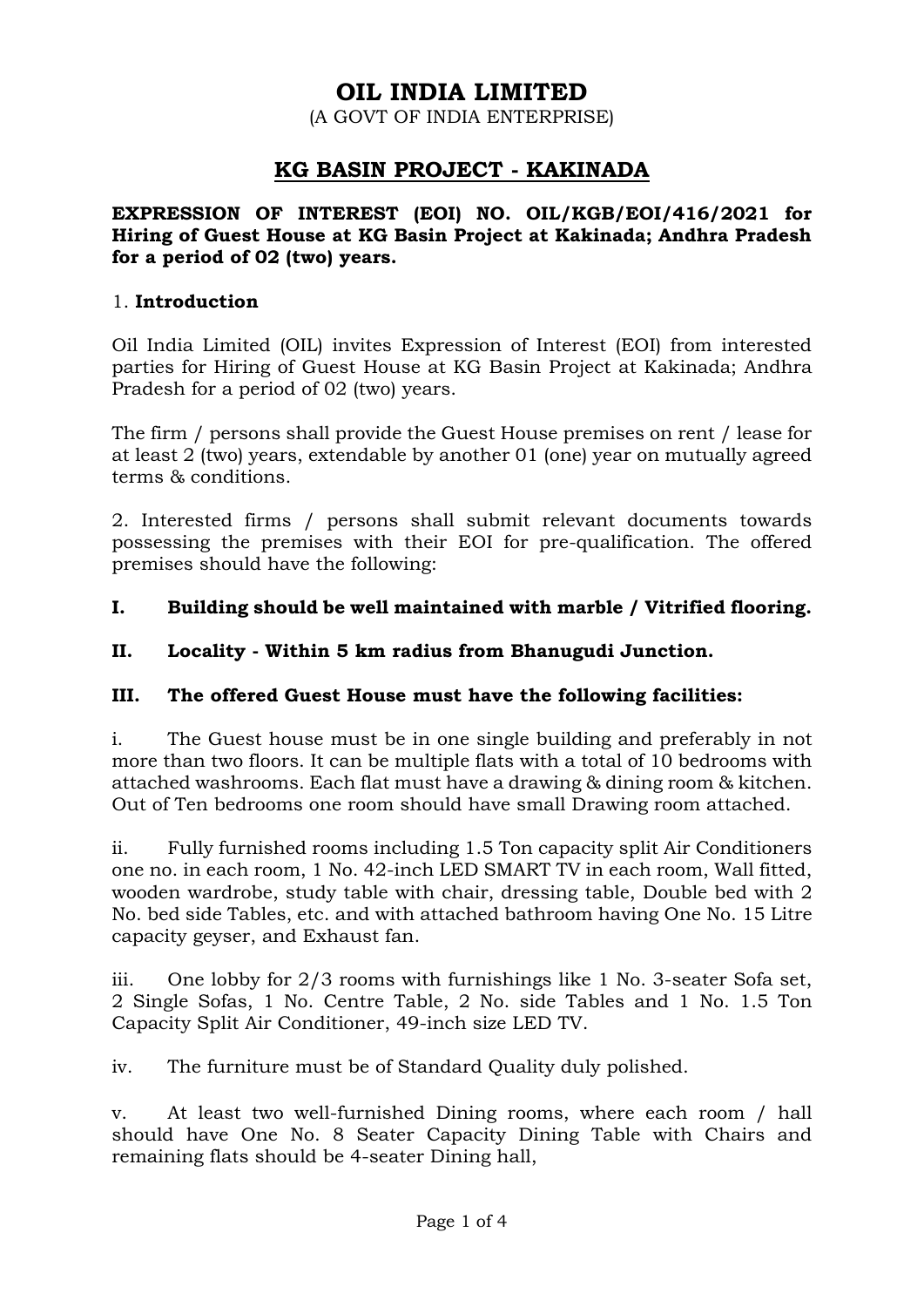1 No. 350 litres Capacity Fridge, 2 No. 1.5 Ton Capacity Split Air Conditioner, Kitchen, wash basins and Storeroom, Chimneys etc. The kitchen should be modular Kitchen with Granite base Slab and proper drawers and storage racks.

vi. All rooms including Lobby must have DTH connection with HD facility.

vii. Standby Silent Type Green generator set of suitable capacity for full power requirement for 24 hours for its running and maintenance.

viii. 24 hours uninterrupted water supply with water treatment facility like Water Softener / RO.

ix. Adequate parking facility for at least 6 Vehicles.

x. The building must have emergency exit and adequate fire protection facility.

xi. All rooms should have ceiling fans and proper light fittings (preferably LED Lights) and should have sufficient number of switch boards with modular switches and sockets of reputed make. The wiring of each rooms should be concealed and any exposed wiring should be covered with proper matching casings.

xii. The floors of all the rooms should be of marbles or good quality vitrified tiles and the toilets and kitchens should have anti-skid floor tiles.

xiii. Size of bedrooms should not be less than 180 Sq. ft. (excluding bathroom), dining rooms not less than 200 sq. ft. and lobby should not be less than 250 sq. ft.

xiv. All fittings of the toilets should be of standard qualities and to be fitted in such a way so that it takes the minimum space in the toilet. The toilets must have proper towel rails, sink and looking mirrors with shelves to store the toiletries.

xv. Security hut.

xvi. To undertake / ensure continuous and uninterrupted water supply to the premise. In case the water does not flow on its own, or there is a strike or bandh, to make arrangement to provide water tank and pump for continuous water supply.

xvii. As owner / authorized personnel of the said fenced area, Lessor will have to handover the vacant possession of the area with related facilities as stated above free from all encumbrances.

xviii. Prior to taking over the possession of the Guest house, Lessor will produce the receipts of up-to-date payment made in respect of water and electricity charges of the premises to be rented.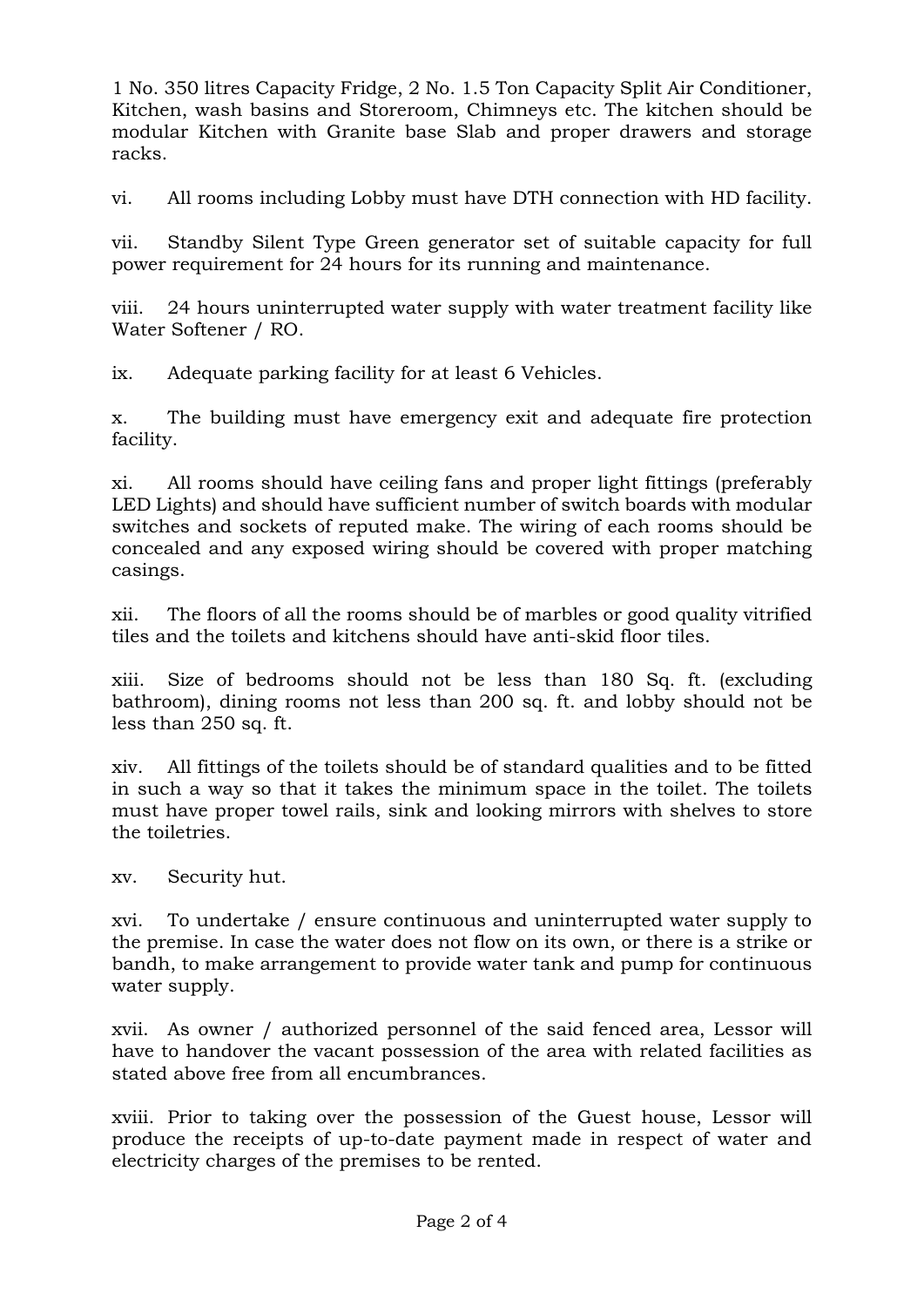xix. To ensure and confirm in writing that electricity and water connections are permanent ones and have not provided any temporary connections at the above premises.

xx. All the taxes of public nature including house tax, ground rent, municipality taxes etc., presently levied or leviable in respect of the premises will be payable by Lessor.

xxi. All major repairs to be complied with for proper use of the Guest house and to bring it to the stage of initial occupation shall be carried out by Lessor immediately. On receiving the request from OIL, both owner or his representative and OIL will carry out joint inspection. On inspection, damages / repairs will be decided by the owner or his representative.

xxii. OIL will maintain all electrical and sanitary fittings and accessories in the Guest house in good working condition. In case any major defect develops in the fittings and accessories, the same will be repaired / replaced by Lessor at his cost. Further, Lessor will arrange necessary cover for insurance of the premises against fire and earthquake and any other natural damage at Lessor cost.

xxiii. All windows including rooms and lobbies should be provided with good quality curtains.

xxiv. Each room should be provided with double bed with coir mattress, four pillows and Two Blankets (Raymond's or equivalent quality).

xxv. Each room should be provided with nine bed sheets, 12 pillowcases, three towels and three face towels (all should be white colour and quality should be Bombay Dyeing or equivalent).

xxvi. All soft linen should be replaced on condition of wear and tear.

xxvii. The premises shall be maintained by Lessor without any extra cost.

xxviii. OIL shall permit Lessor or its agent to enter the said premises for inspection and to carry out repairs etc. as and when necessary basis.

xxix. The rent will be payable in advance by the first week of every month after deduction of Income Tax as per IT Act.

xxx. OIL will be responsible for payment of electricity charges for the occupied area and for the duration of lease on the basis of bills received from the appropriate authorities.

xxxi. OIL will be responsible for any deliberate breakage of fittings and fixtures in the premises during its period of occupancy.

xxxii. OIL will not make any major alterations or additional construction in the premises without Lessor's approval, but OIL shall have the right to install any additional fittings and fixtures etc. in the guest house if required. Before